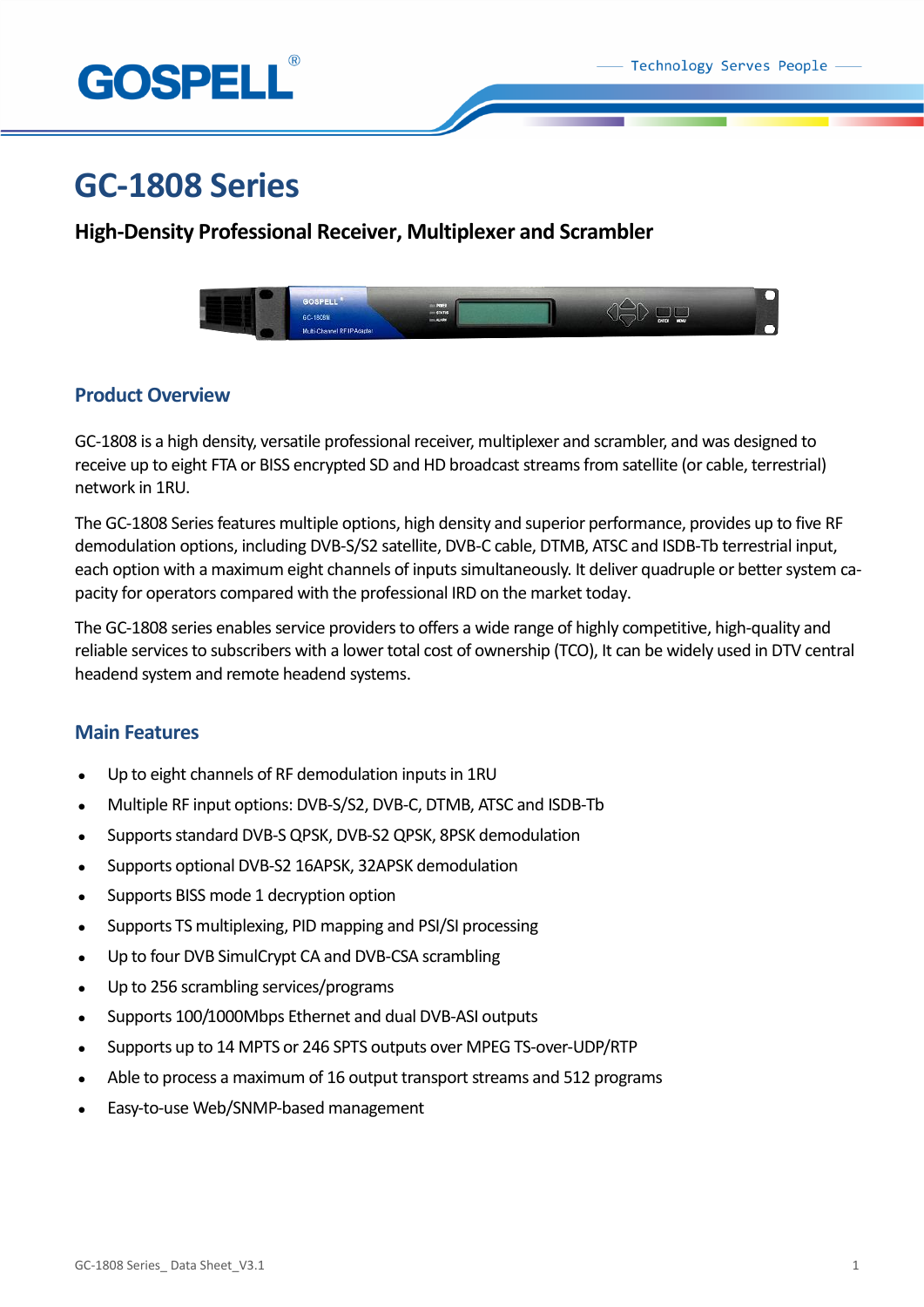

## **Technical Specifications**

## **RF Input Options**

| Number of Inputs        | 8 x L-Band Input (with Loop Out each) |
|-------------------------|---------------------------------------|
| <b>Connector Type</b>   | F-Type (Female, $75\Omega$ )          |
| <b>Standards</b>        | DVB-S (EN300421)<br>DVB-S2(EN302307)  |
| Demodulation            | DVB-S: QPSK<br>DVB-S2: QPSK/8PSK      |
| <b>Frequency Range</b>  | 950MHz to 2150MHz                     |
| Input Signal Level      | -65 to -25dBm                         |
| <b>LNB Power Output</b> | 0V/+DC 13V/18V, Imax=400mA            |

### DVB-S2 16APSK/32APSK Satellite Input Option

| Number of Inputs       | 8 x L-Band Input (with Loop Out each)          |
|------------------------|------------------------------------------------|
| <b>Connector Type</b>  | F-Type (Female, $75\Omega$ )                   |
| <b>Standards</b>       | DVB-S (EN300421)<br>DVB-S2(EN302307)           |
| Demodulation           | DVB-S: QPSK<br>DVB-S2: QPSK/8PSK/16APSK/32APSK |
| <b>Frequency Range</b> | 950MHz to 2150MHz                              |
| Input Signal Level     | -65 to -25dBm                                  |
| LNB Power Output       | 0V/+DC 13V/18V, Imax=400mA                     |

### **Cable Input Option**

| Number of Inputs       | 8 x RF Input (with Loop Out each) |
|------------------------|-----------------------------------|
| Connector Type         | F-Type (Female, $75\Omega$ )      |
| Standards              | DVB-C (EN300429)                  |
| Constellations         | 16/32/64/128/256 QAM              |
| <b>Frequency Range</b> | 50MHz to 860MHz                   |
| Input Signal Level     | $-20$ to $+20$ dBm (64QAM)        |

#### **DTMB Terrestrial Input Option**

| Number of Inputs       | 8 x RF Input (with Loop Out each) |
|------------------------|-----------------------------------|
| Connector Type         | F-Type (Female, 75Ω)              |
| Standards              | DTMB (GB20600-2006)               |
| Constellations         | 4QAM, 4QAM-NR, 16/32/64 QAM       |
| <b>Bandwidth</b>       | 6/8 MHz                           |
| <b>Frequency Range</b> | 54 to 860MHz                      |
| Input Signal Level     | >-84dBm                           |

#### **ATSC Terrestrial Input Option**

| Number of Inputs       | 8 x RF Input (with Loop Out each) |
|------------------------|-----------------------------------|
| Connector Type         | F-Type (Female, $75\Omega$ )      |
| Standards              | ATSC A-53                         |
| Constellations         | 8VSB, 16VSB                       |
| <b>Bandwidth</b>       | 6MHz                              |
| <b>Frequency Range</b> | 100 to 900MHz                     |

### **ISDB-T Terrestrial InputOption**

| Number of Inputs       | 8 x RF Input (with Loop Out each)  |
|------------------------|------------------------------------|
| Connector Type         | F-Type (Female, $75\Omega$ )       |
| <b>Standards</b>       | ISDB-T/Tb (ARIB STB B-31)          |
| Constellations         | 16QAM, 64QAM                       |
| <b>Bandwidth</b>       | 6/7/8MHz                           |
| <b>Frequency Range</b> | VHF: 174-216 MHz, UHF: 470-860 MHz |

| Input Signal Level            | >-81dBm                                                                                |  |
|-------------------------------|----------------------------------------------------------------------------------------|--|
| <b>BISS Decryption Option</b> |                                                                                        |  |
| <b>BISS Modes</b>             | Mode 0, Mode 1                                                                         |  |
|                               | Up to 100 Session                                                                      |  |
| Decryption Capability         | Words(SWs)/programs                                                                    |  |
| <b>DVB-ASI Output</b>         |                                                                                        |  |
| Numbers of ASI                | 2 x ASI Output                                                                         |  |
| Connector Type                | BNC (Female, 75Ω)                                                                      |  |
| Data Format                   | 188/204 Bytes MPEG-TS packet length                                                    |  |
| <b>Bit Rate</b>               | 1.5 to 100Mbps each                                                                    |  |
| <b>IP Output</b>              |                                                                                        |  |
| Numbers of Output             | 1 x 100/1000 Base-T Ethernet                                                           |  |
| Connector                     | <b>RJ-45</b>                                                                           |  |
| TS Format                     | 7 x 188Byte                                                                            |  |
| <b>IP Encapsulation</b>       | MPEG TS-over-UDP/RTP                                                                   |  |
| <b>MEPG TS Mode</b>           | <b>MPTS or SPTS</b>                                                                    |  |
| Number of Output TS           | 14 SPTS or 246 MPTS                                                                    |  |
| Addressing                    | Unicast or Multicast                                                                   |  |
| Supported Protocol            | UDP, RTP, ARP, ICMP, IGMP                                                              |  |
| <b>TS Multiplexing</b>        |                                                                                        |  |
| Capacity of Multiplexing      | Up to 24 TS and 512 programs                                                           |  |
| <b>Operation Mode</b>         | TS Pass through or Multiplexing                                                        |  |
| <b>PCR</b>                    | Auto correction                                                                        |  |
| PSI                           | PSI auto-generation, manual insertion                                                  |  |
| PID                           | Remapping, filtering and pass-through                                                  |  |
| PSI/SI Standards              | ISO/IEC 13818-1, DVB SI(ESI EN300468)                                                  |  |
| Real-time Statistics          | TS rate, program rate, PID rate                                                        |  |
| Others                        | Smart search of programs                                                               |  |
| <b>TS Scrambling Option</b>   |                                                                                        |  |
| Capacity of Scrambling        | Up to 256 programs                                                                     |  |
| <b>Scrambling Algorithm</b>   | Comply with DVB-CSA                                                                    |  |
| <b>Numbers of CAS</b>         | Up to four DVB SimulCrypt CA(s)                                                        |  |
| <b>CAS Interface Protocol</b> | TCP/UDP (via NM interface)                                                             |  |
| <b>EMM Bandwidth</b>          | Up to 3 Mbps                                                                           |  |
| Scrambling Level              | Program-level                                                                          |  |
| <b>Network Management</b>     |                                                                                        |  |
| Interface                     | 1 x 10/100 Base-T Ethernet                                                             |  |
| Connector                     | RJ-45                                                                                  |  |
| Management                    | Web and SNMP                                                                           |  |
| <b>Miscellaneous</b>          |                                                                                        |  |
| Front Panel                   | 3.5" LCD with 6 x Control Buttons for<br>2-line alphanumeric display and set-<br>tings |  |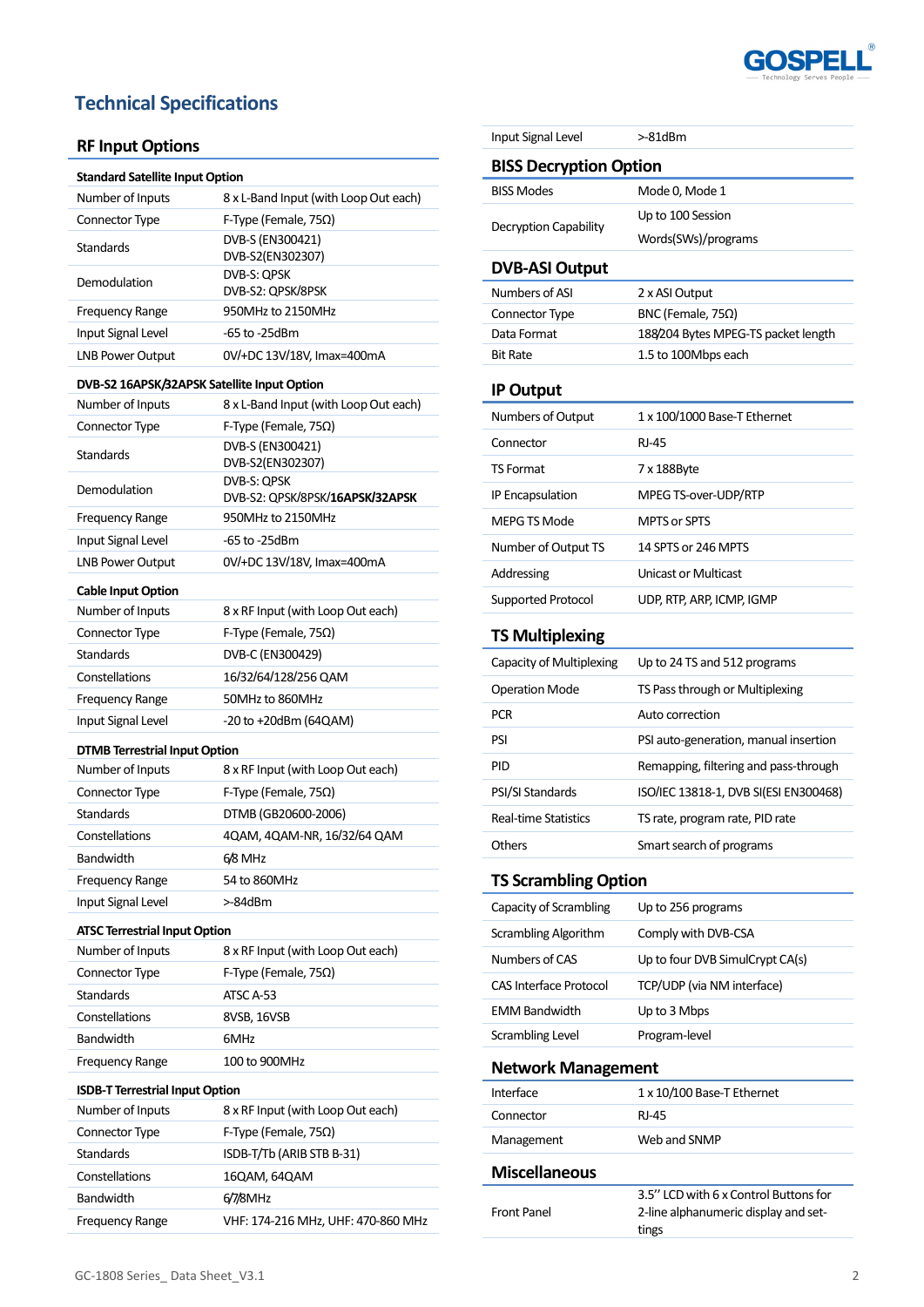

|                     | 3 x Dual color LED, for status indica-<br>tions of power, work and Alarm |
|---------------------|--------------------------------------------------------------------------|
| Rear Panel          | 1 x Power Supply Receptacle (AC Input)                                   |
|                     | 1 x Power switch                                                         |
| <b>Power Supply</b> |                                                                          |
| Input Voltage       | 90 - 250 VAC, 50/60Hz                                                    |

| <b>Operating Temperature</b>                         | $0^{\circ}$ to 45 °C (32 °F to 113 °F)                                  |
|------------------------------------------------------|-------------------------------------------------------------------------|
| Storage Temperature                                  | $-20^{\circ}$ C to 80 $^{\circ}$ C(-4 $^{\circ}$ F to 176 $^{\circ}$ F) |
| <b>Operating Humidity</b>                            | 90%, non-condensing                                                     |
|                                                      |                                                                         |
| <b>Mechanical</b>                                    |                                                                         |
| <b>Product Dimensions</b><br>$(W \times H \times D)$ | 483mm x 44.5mm x 400mm<br>19" x 1.73" (1 RU) x 15.8"                    |
| <b>Product Weight</b>                                | 5Kg (11 lbs)                                                            |

### **Environmental**

## **Rear Panel View**

Power Consumption 70W(Maximum)



## **Ordering Information**

## **Hardware Options**

| <b>Model Number</b> | <b>Descriptions</b>                                                                                    |
|---------------------|--------------------------------------------------------------------------------------------------------|
| GC-1808M-S          | 8 x DVB-S/S2 QPSK/8PSK L-band Satellite input, 2 x ASI Output, 1 x 100/1000Base-T Output               |
| GC-1808R-S          | 8 x DVB-S/S2 QPSK/8PSK/16APSK/32APSK L-band Satellite input, 2 x ASI Output, 1 x 100/1000Base-T Output |
| GC-1808M-C          | 8 x DVB-C Cable RF input, 2 x ASI Output, 1 x 100/1000Base-T Output                                    |
| GC-1808M-D          | 8 x DTMB Terrestrial RF input, 2 x ASI Output, 1 x 100/1000Base-T Output                               |
| GC-1808M-A          | 8 x ATSC Terrestrial RF input, 2 x ASI Output, 1 x 100/1000Base-T Output                               |
| GC-1808M-I          | 8 x ISDB-T Terrestrial RF input, 2 x ASI Output, 1 x 100/1000Base-T Output                             |

## **License Options**

| <b>License Codes</b> | <b>Descriptions</b>                                       |
|----------------------|-----------------------------------------------------------|
| 1808-BISS            | Enable BISS mode 0, 1 decryption                          |
| 1808-CA1             | Enable scrambling function and one DVB Private Crypt CA   |
| 1808-CA2             | Enable scrambling function and two DVB SimulCrypt CA(s)   |
| 1808-CA3             | Enable scrambling function and three DVB SimulCrypt CA(s) |
| 1808- CA4            | Enable scrambling function and four DVB SimulCrypt CA(s)  |